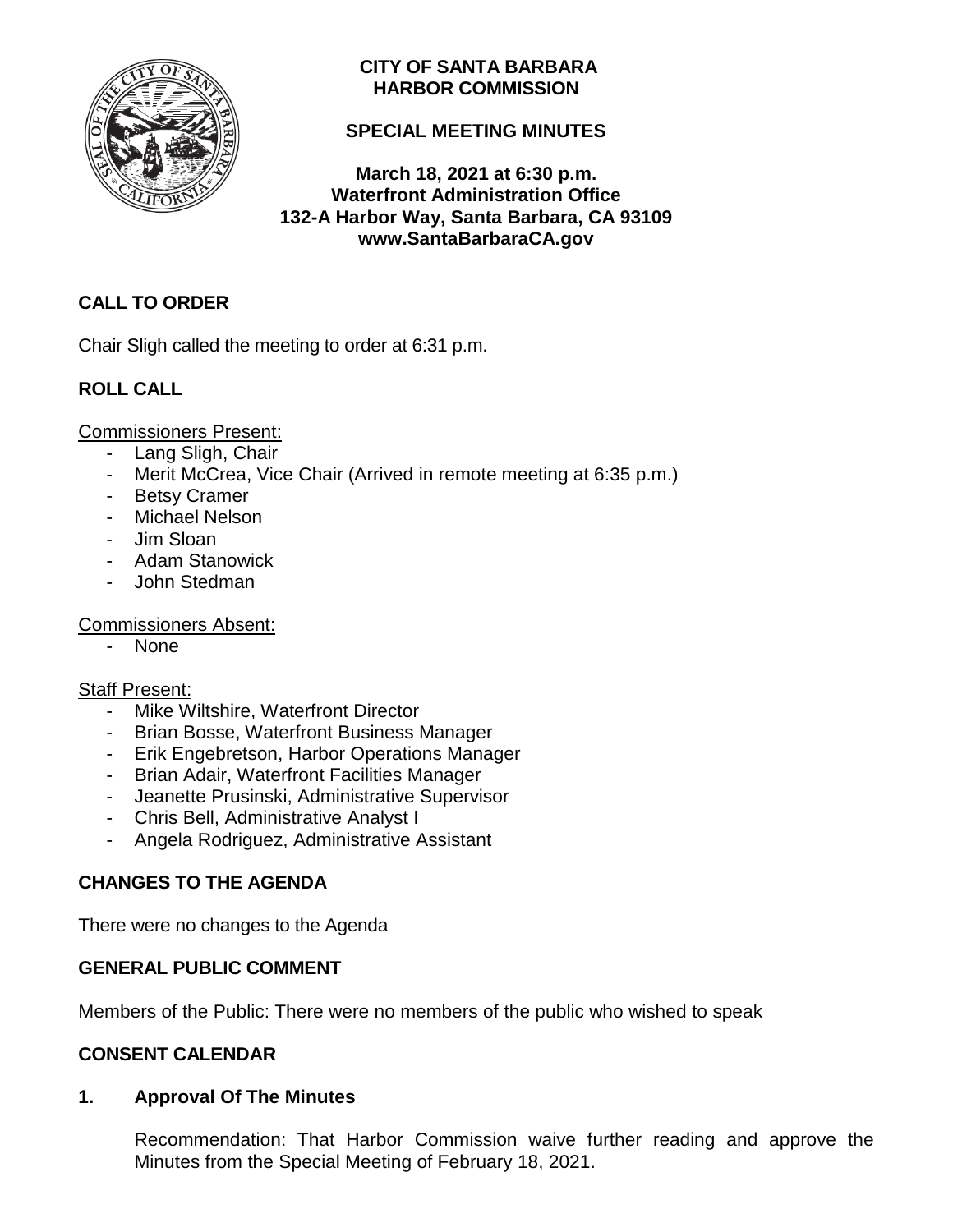Motion:

- Commissioners Sloan/Nelson to approve Minutes

Vote:

- Unanimous vote

## **DEPARTMENT UPDATE**

### **2. Director's Report**

- Coronavirus Update
- Emergency Work On Desalination Intake
- Tentative Agenda Items For Future Meetings

Documents:

- PowerPoint presentation prepared by staff
- March 18, 2021 report prepared by the Waterfront Director

Speakers:

- Staff: Waterfront Director Mike Wiltshire

### **3. Business Services Report**

• Cruise Ship Program Update

Documents:

- PowerPoint presentation prepared by staff
- March 18, 2021 report prepared by the Waterfront Business Manager

Speakers:

Staff: Waterfront Business Manager Brian Bosse

### **4. Facilities Management Report**

- Underground Storage Tank Replacement Project Update
- Sand Berm Update
- Stearns Wharf Annual Repairs
- Federal Channel Dredging

Documents:

- PowerPoint presentation prepared by staff
- March 18, 2021 report prepared by the Waterfront Facilities Manager

Speakers:

Staff: Waterfront Facilities Manager Brian Adair

### **5. Harbor Operations Report**

• Wet Wednesdays Begin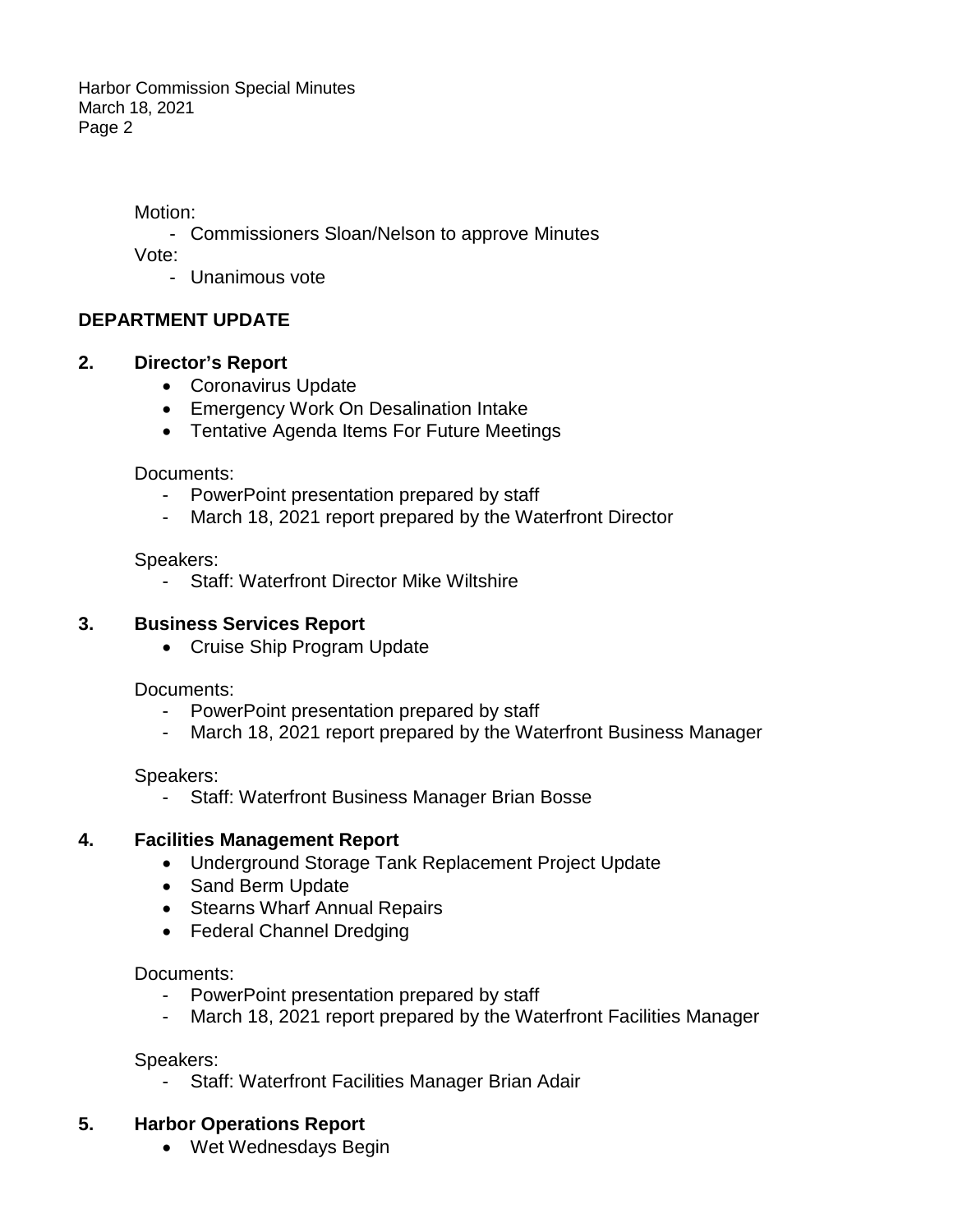- Operation Clean Sweep On May 15<sup>th</sup>
- Harbor Nautical Swap Meet Cancelled

Documents:

- PowerPoint presentation prepared by staff
- March 18, 2021 report prepared by the Harbor Operations Manager

Speakers:

- Staff: Harbor Operations Manager Erik Engebretson

#### **NEW BUSINESS**

#### **6. State Lands Commission Presentation**

Recommendation: That Harbor Commission receive a presentation from the State Lands Commission on the State of California's legislative granted public trust lands, general state ownership and water boundaries, the City of Santa Barbara's role and responsibilities, Harbor Commission's role and responsibilities, and an overview of the Public Trust Doctrine and guiding principles.

Documents:

- PowerPoint presentation prepared by State Lands Commission
- March 18, 2021 report prepared by State Lands Commission

Speakers:

- Staff: Waterfront Director Mike Wiltshire
- California State Lands Commission: Granted Lands Program Manager Reid Boggiano
- Members of the public: Christopher Voss

Discussion:

Commissioners heard a presentation by Reid Boggiano of the State Lands Commission. Topics discussed were: granted lands, City of Santa Barbara Tidelands Grant, public trust revenues, Public Trust Doctrine and appropriate uses of lands and guidelines, trustee obligations, and sea-level rise preparedness. Commissioners' questions were answered.

### **7. Fiscal Year 2022 And Fiscal Year 2023 Budget Recommendation**

Recommendation: That Harbor Commission:

- A. Receive a staff presentation on the Waterfront Department's proposed Fiscal Year 2022 and Fiscal Year 2023 budget submittal;
- B. Recommend approval of a 3% slip fee increase in Fiscal Year 2022;
- C. Recommend approval of a 3% slip fee increase in Fiscal Year 2023;
- D. Recommend approval of a 3% live aboard permit fee increase in Fiscal Year 2022;
- E. Recommend approval of a 3% live aboard permit fee increase in Fiscal Year 2023;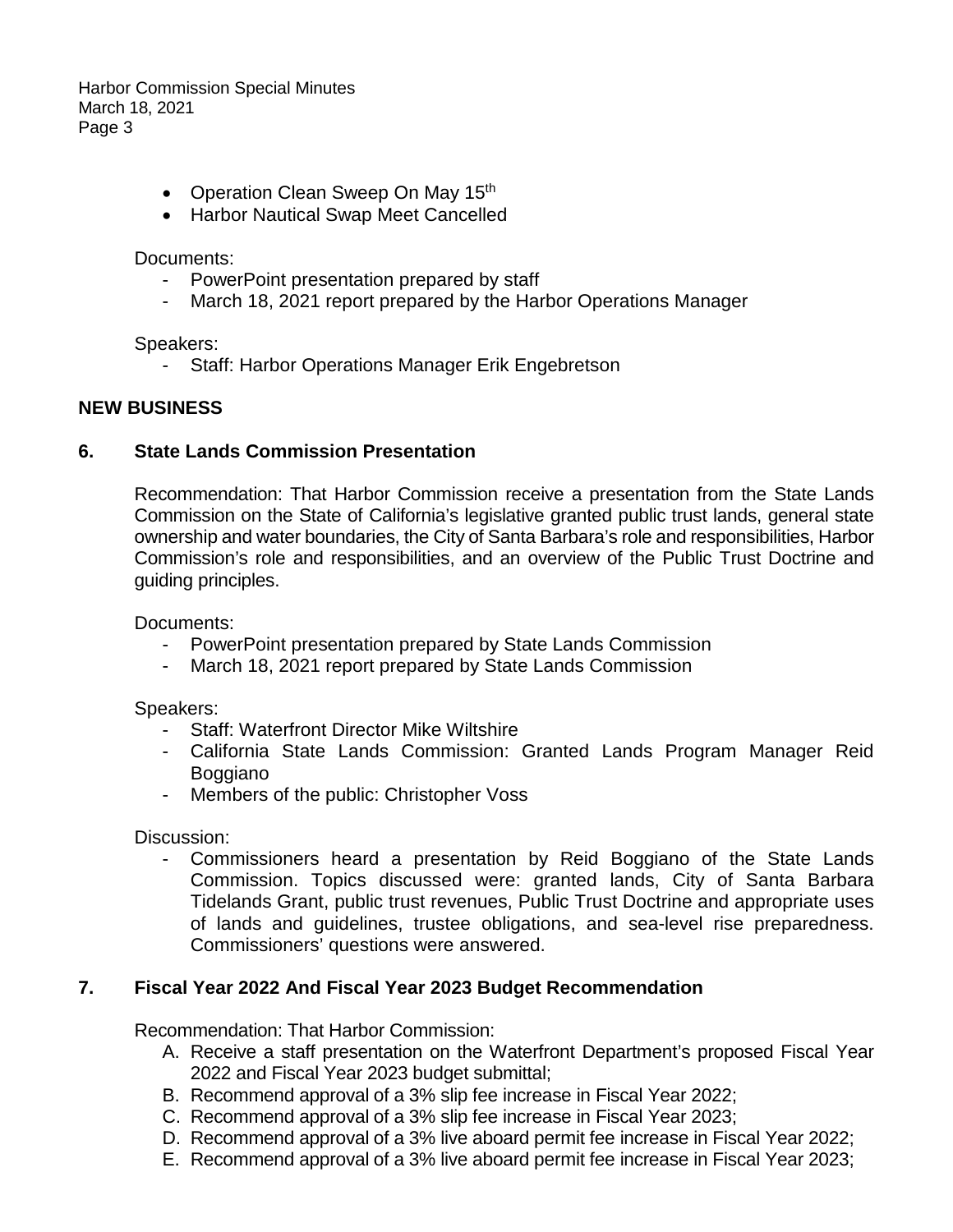- F. Recommend approval of a \$0.50 per linear foot increase for all visiting vessels;
- G. Recommend approval of a \$65 increase to the boat impound fee in Fiscal Year 2022. The fee would move from \$35 to \$100;
- H. Recommend approval of a \$30 increase in Fiscal Year 2022 to the Slip Permittee Annual Parking Permit. The fee would move from \$95 to \$125.
- I. Recommend termination of the Harbor Main Parking Validation Program; and
- J. Forward a recommendation to City Council for approval of the Waterfront Department's proposed Fiscal Year 2022 and Fiscal Year 2023 budget and incorporation into the City budget process.

Commissioner Stanowick recused himself due to his status as a live-aboard in the Harbor and temporarily left the remote meeting at 8:51 p.m.

Documents:

- PowerPoint presentation prepared by staff
- March 18, 2021 report prepared by the Waterfront Business Manager
- March 18, 2021 email from Lori Rafferty

Speakers:

- Staff: Waterfront Business Manager Brian Bosse, Waterfront Director Mike Wiltshire
- Members of the public: Jaime Diamond

Motion:

- Commissioners Sloan/Nelson to approve the staff recommendations Substitute Motion:

- Commissioner McCrea to approve the staff recommendations with an amendment to Recommendation I, "Recommend termination of the Harbor Main Parking Validation Program," to not eliminate the Harbor Main Parking Validation Program, and as an alternative amend the fee from \$3.00 to \$8.00
- Commissioner McCrea withdrew his substitute motion

Second Substitute Motion:

- Commissioner McCrea/Sloan to approve the staff recommendations with an amendment to Recommendation I, "Recommend termination of the Harbor Main Parking Validation Program," to not eliminate the Harbor Main Parking Validation Program, and as an alternative amend the fee from \$3.00 to \$9.00, instead of the original \$8.00 suggestion
- Commissioner Sloan withdrew his second to the second substitute motion
- Second Substitute Motion failed for lack of a second

Vote on Original Motion:

- Unanimous roll call vote (Abstain: Commissioner Stanowick)

Commissioner Stanowick rejoined the remote meeting at 9:04 p.m.